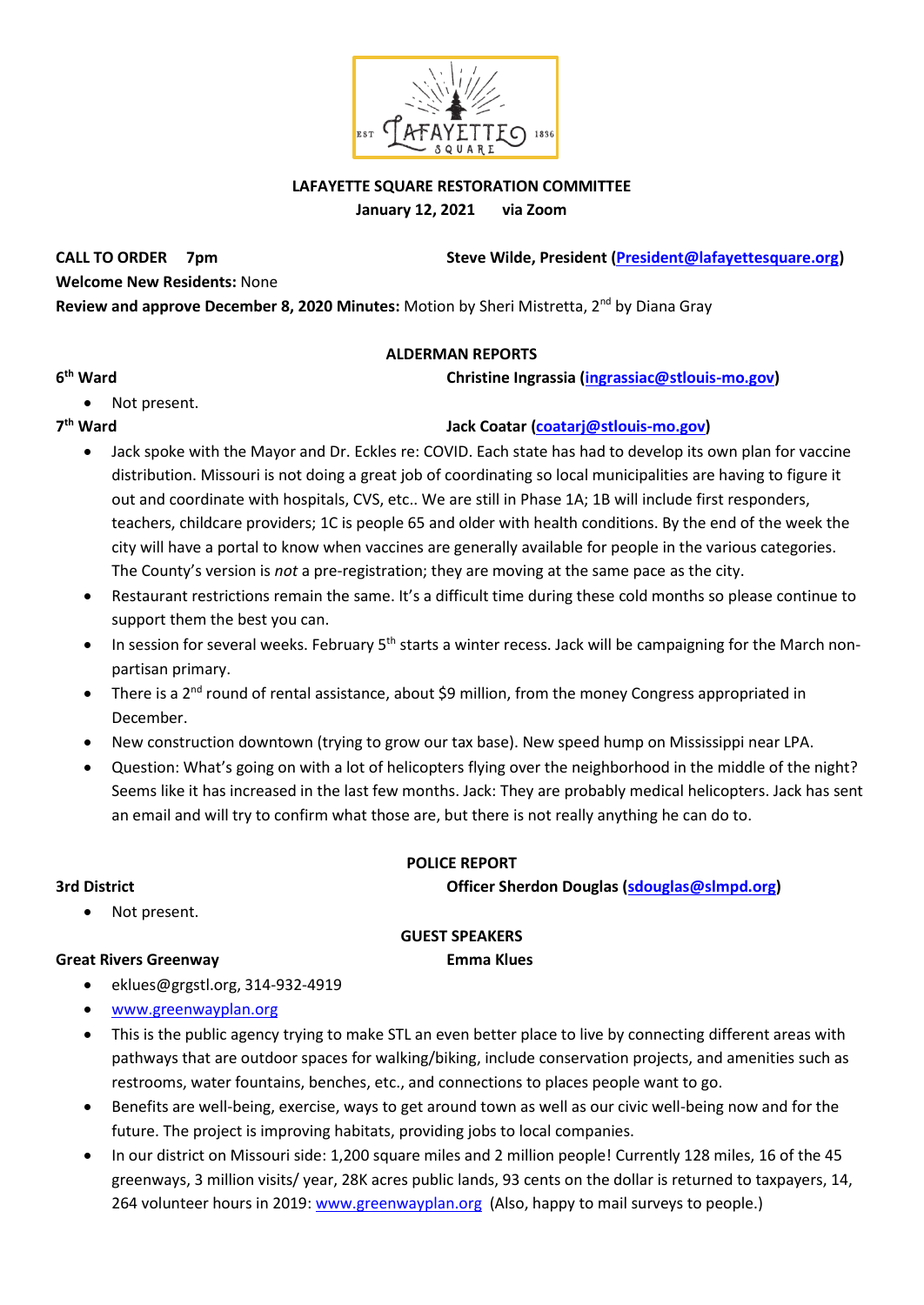- Every 5 years the project updates its strategic plan and want to have this driven by community input. Please fill out survey to provide feedback.
- Question: What's happening with the Choteau Greenway? Emma: Now called the Brickline Greenway [\(www.bricklinegreenway.org\)](http://www.bricklinegreenway.org/); multiple segments are in design phase….Fairground Park, CWE, Soccer Stadium area
- You can sign up for email updates for both projects on the websites.

### **Mayoral Candidate Cara Spencer [\(cara@caraspencer4mayor.com\)](mailto:cara@caraspencer4mayor.com)**

- "I'm running to bring a real concrete crime reduction strategy to our city, to bring our city into the 21st century and position our community for growth."
- Website[: caraspencer4mayor.com.](caraspencer4mayor.com)
- Lifelong St Louisian, has been serving as an alderwoman. Studied mathematics and has worked in private sector around the globe.
- Absentee voting starts next week.

### **NEIGHBORHOOD ORGANIZATION UPDATES**

### **Barr Branch Tonnya Joy (tjoy@slpl.org)**

# • Not present.

### Lafayette Preparatory Academy **Gail Buffington**

- Thank you to everyone who supported LPA families with food donations—able to support all families that needed it over the winter break.
- There will be a virtual LPA trivia night on March 18 (normally in February). If you'd like to donate for the silent auction or sign up for a table, please email Gail.

**Lafayette Park Conservancy (LPC) Michael Bushur [\(Mjbushur@gmail.com\)](mailto:Mjbushur@gmail.com)** 

• Michael is the new president of the LPC.

## Lafayette Square Arts Council **Donna Korando**

- There will be a surprise in February…!
- Proceeding as though there will be concerts this summer.

## **NEW AND ON-GOING BUSINESS**

### **Amazon Smile Donations Steve Wilde**

• Order your items the way you would normally, but if you activate Amazon Smile and choose a non-profit, then a small portion of each sale will go toward that charity. In 2020, about \$400 came in via Amazon Smile. Please consider the LSRC as your non-profit to support.

**COMMITTEE REPORTS**

### **Treasurer's Report Sheri Mistretta (treasurer@lafayettesquare.org)**

# • The good news is that we closed this difficult year in

- \$153K in the bank as of 12/31/20. Thought we would be negative 60K for the year, but ended up at negative 29K…an improvement!
- All the committees have submitted budgets. The board is looking at a conservative budget for 2021.
- Virtual House Tours will be amazing and hopefully income-producing.

## **Fundraising Sheri Mistretta/Suzanne Sessions**

• House Tours 2021: Ended up with 8 homes on virtual house tours. (This is the limit the producers asked for within our budget.) 3 were photographed for the holiday tour, and the other 5 will be filmed by early February. The quality so far is extremely impressive; they took about 5 hours to shoot footage inside plus 2 outside.

### **Business Affairs Bethany Budde**

Not present.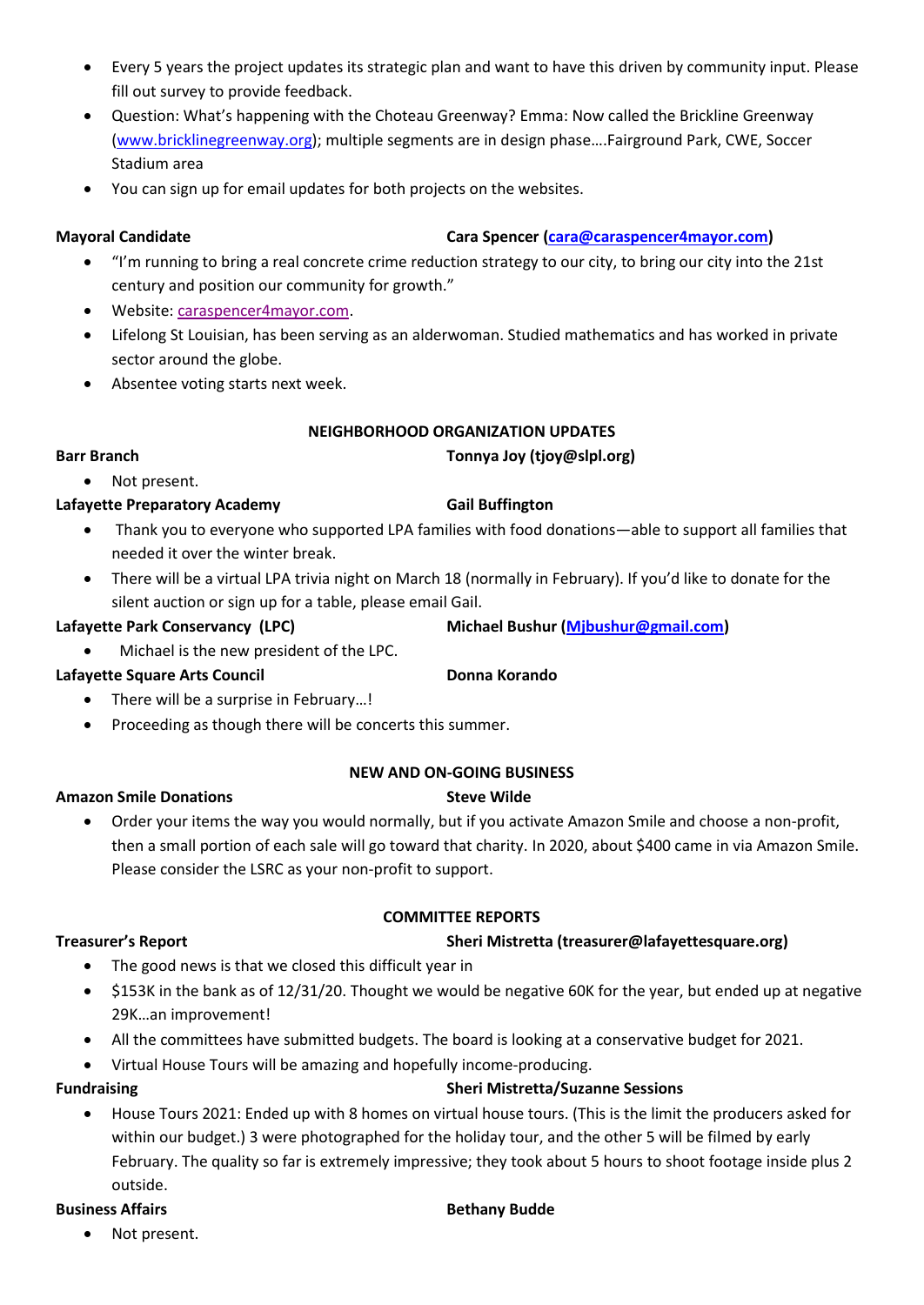### **Development** Suzanne Sessions

- 2001 Park Ave incomplete additions that have not been done—this has gone to court. They will either pay the \$500 fine or do the work.
- $\bullet$  S 18<sup>th</sup> St/Hickory flashing lights issue has gone to court as well. They have 30 days to respond or they will be fined.
- Hoping to have the standards clarification go to print. (Will clarify what "infill" will really be and when a historic model example will be needed.)
- Several restaurants have requested temporary outdoor structures to help with outdoor seating particularly during the winter.
- We have it in the budget to have two students from Wash U photograph every structure in Lafayette Square. They are about halfway through with the project. This effort was fully funded by several people in the neighborhood.
- Problem Properties: [lsrcproblemproperties@gmail.com](mailto:lsrcproblemproperties@gmail.com)

### **Beautification Linda Weiner [\(linderweiner@gmail.com\)](mailto:linderweiner@gmail.com)**

## • Not present.

# **Communications/Community Affairs Committee Jeff Baird (**[communications@lafayetesquare.org\)](mailto:communications@lafayetesquare.org)

- New merchandise rollout with new logo: masks (\$8), folding chairs (\$50), beanies (\$20), koozies (\$3). The point is to give back to the neighborhood, and we thought this would be a fun way for people to support the LSRC and also get a cool piece of merchandise.
- Exclusively for sale at SqWires Market.
- Lafayette Square Community Facebook Group: https://www.facebook.com/groups/LafayetteSquareCommunity

- Letters will be sent to members who are Preservationist, Marquis Circle, and Lafayette Society levels for tax purposes.
- We have about 250 memberships.
- The list of members and expiration dates on the website has not been updated since last May. We apologize! Please email Christina with any questions about your membership; the February Marquis should also be accurate through January 18. Christina hopes to be able to have access to the website to update membership content in the near future.

## **Capital Improvements Ian McCormack (**[ian.mccormack@mccormackbaron.com\)](mailto:ian.mccormack@mccormackbaron.com)

• No updates.

## **Block Captains/Safety Glenn Eckert** Glenn Eckert

- Safety includes block captains, traffic concerns, maintaining the police substation.
- We have installed a camera at the police substation with License Plate Reader (LPR) and connected to the Real Time Crime Center. After evaluating the effectiveness of this camera, we will consider installing another camera (at the cost of about \$3,000).
- Tom: There's a new captain for our ward. He did order some increased patrol around November, but we haven't seen consistent patrol that would shut it down on a larger scale. Traffic control is pretty obviously not a priority in St Louis as compared to other cities. A strategy of constant contact with both of our alderman and
- **Comment**: Why can't we explore different kinds of traffic strategies, such as removable speed bumps? **Tom**: The city was able to get a speed bump on Mississippi over by the school, and the city did put in the median in front of LPA, as well. Part of the problem is that Park Ave and Lafayette Ave are routes for emergency vehicles, and we're not going to be able to get speed bumps on those roads. Even the temporary ones have to be screwed into the street, and the city is not willing to do that, perhaps because the streets are not in great shape to begin with but also because of emergency vehicles, snowplows, etc. There's not a lot we can do directly as the LSRC; these are city functions, and we need to raise the awareness and be the squeaky



### **Membership Christina Ryan [\(membership@lafayettesquare.org\)](mailto:membership@lafayettesquare.org)**